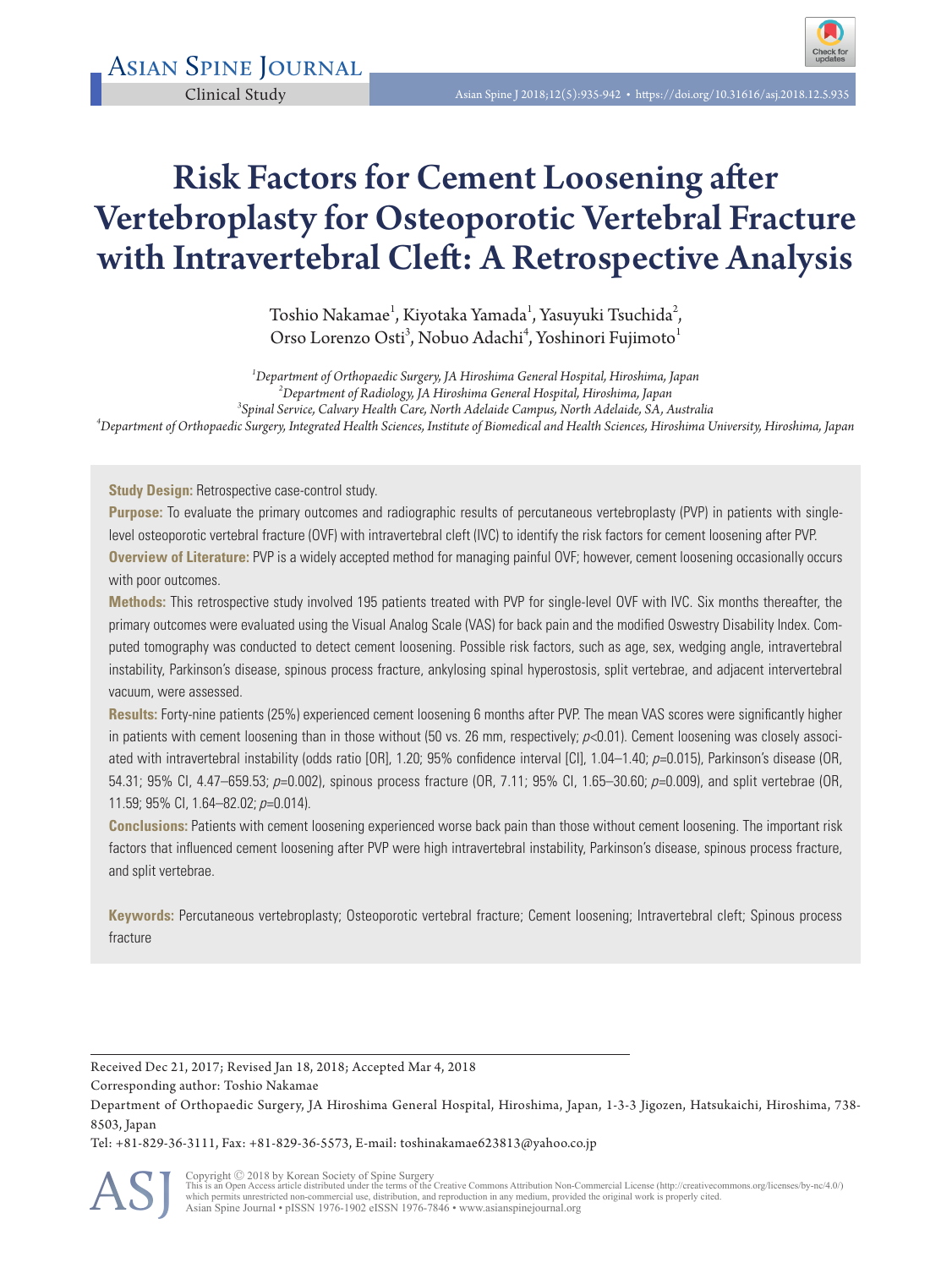# **Introduction**

Osteoporotic vertebral fractures (OVFs) are becoming increasingly common in medical practice owing to the aging of the population. OVFs usually heal without severe pain or neurologic complications. However, rigorous follow-up studies have shown that some OVFs can lead to severe deterioration in health and quality of life owing to persistent debilitating back pain and reduced activity [1]. In particular, patients with OVF with an intravertebral cleft (IVC) experience chronic back pain [2-4]. Intravertebral instability caused by IVC is clinically significant in painful cases of OVF [5].

Percutaneous vertebroplasty (PVP) is a minimally invasive and generally effective method of vertebral augmentation for treating painful OVF with IVC [6-10]. Early clinical improvement has been observed following this procedure in more than 80% of the patients [11]. However, some patients experience cement loosening with recurrence of back pain after vertebral augmentation [12- 14]. An accurate understanding of the factors leading to cement loosening after PVP would help surgeons and patients make well-informed decisions about whether to perform the procedure and would also enable more accurate predictions of outcomes. However, few studies have reported factors that may influence the results of PVP [15-17]. Here, we aimed to evaluate the primary outcomes and radiographic results of PVP for patients with singlelevel OVF with IVC between patients with and without cement loosening to identify the associated risk factors.

# **Materials and Methods**

#### **1. Patient selection**

Between 2003 and 2010, we investigated patients with single-level OVF with IVC detected using preoperative radiography, computed tomography (CT), and magnetic resonance imaging (MRI) at JA Hiroshima General Hospital. The selection criteria for PVP were as follows: (1) minimum level of back pain (Visual Analog Scale [VAS]; range, 0–100 mm) ≥40 mm, refractory to standard medical treatment, comprising bed rest, analgesic administration, and/or external back bracing for ≥3 months and (2) radiographic evidence of single-level OVF with IVC consistent with the spinal level of local tenderness. Patients with spinal cancer, active infection, and/or uncorrectable bleeding disorders; those who did not provide informed consent; and those unlikely to comply with direct followup were excluded. This study was approved by the institutional review board of JA Hiroshima General Hospital (approval no., E-1098), and prior to study participation, all patients provided written informed consent to undergo PVP.

### **2. Percutaneous vertebroplasty procedure**

All PVPs were performed by experienced spine surgeons using biplane fluoroscopic guidance under general anesthesia. Two 14G bone needles were inserted into the IVC using the bilateral transpedicular approach. Before injecting bone cement, the capacity of the IVC was measured using contrast medium after performing a "cavitygram." Residual contrast medium was washed out with normal saline to adequately clear the IVC. By injecting the same volume of polymethylmethacrylate bone cement as that of the IVC, the injection was safely administered using a one-sided needle without exerting additional pressure [9,10].

#### **3. Clinical and radiological assessments**

Six months after PVP, back pain and low back-specific physical function were assessed as per the VAS score and the American Academy of Orthopedic Surgeons MO-DEMS version of the Oswestry Disability Index (ODI; range, 0%–100%) [18,19]. Cement loosening was identified as a low-density area between the vertebral body and the cement on CT at 6 months after PVP (there was no evidence of cement loosening immediately after PVP) (Fig. 1A, B).

Risk factors that could possibly affect cement loosening were retrospectively reviewed, and were as follows: (1) clinical parameters: age, sex, and Parkinson's disease and (2) radiological parameters: wedging angle of the fractured vertebrae (measured as the angle between cephalic upper and lower endplates on a lateral radiogram with the patient in the sitting position) (Fig. 1C), intravertebral instability of the affected vertebra (measured as the difference between wedging angle on lateral radiograms with the patient in the sitting and supine positions) (Fig. 1C, D), spinous process fracture (Fig. 1E), ankylosing spinal hyperostosis, split vertebrae (Fig. 1F), and adjacent intervertebral vacuum.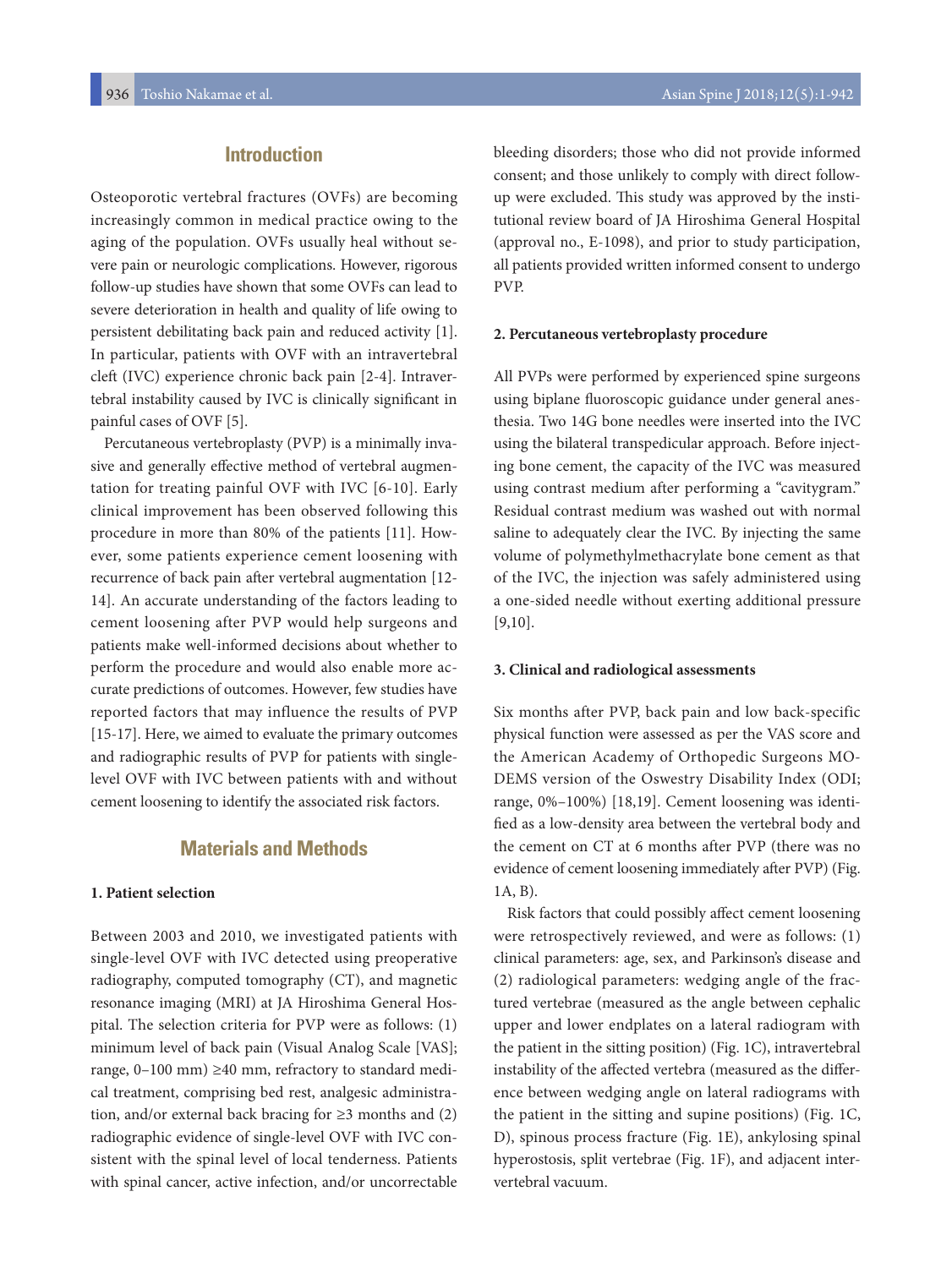

**Fig. 1.** Radiological assessments. Cement loosening after vertebroplasty for osteoporotic vertebral fracture with intravertebral cleft. Cement loosening was defined as a low-intensity area between the vertebral body and the bone cement on CT 6 months after percutaneous vertebroplasty (**A**: sagittal, **B**: coronal). Wedging angle of the fractured vertebrae measured as the angle between cephalic upper and lower endplates on a lateral radiogram with the patient in the sitting position **(C)**. Intravertebral instability of the affected vertebra measured as the difference between the wedging angle on lateral radiograms with the patient in the sitting and supine positions (**C, D**: α-β). Spinous process fracture (**E**: sagittal, CT). Split vertebrae (**F**: sagittal, CT). CT, computed tomography.

The patients were followed-up directly and periodically after PVP. Orthopedic surgeons not involved in the treatment performed the follow-up and clinical examinations to assess the neurologic recovery and functional status. The VAS and ODI questionnaires were self-administered to avoid interviewer bias.

### **4. Statistical analyses**

Using the Wilcoxon signed-rank test, Mann–Whitney *U*test, and/or Bonferroni–Dunn post-hoc test, clinical and radiographic parameters between patients with or without cement loosening were compared to analyze the risk factors that cause cement loosening after PVP.

Associations between cement loosening and preoperative parameters were analyzed using multivariate logisticregression analyses. Statistical significance was defined

at *p*<0.05 for a two-sided hypothesis. Mean values are presented as ±standard deviation values. All data analyses were performed using SPSS ver. 16.0 (SPSS Inc., Chicago, IL, USA).

### **Results**

### **1. Baseline characteristics of the patients**

Total 195 patients (50 men, 145 women) with single OVF with IVC were enrolled. Mean age at diagnosis was 77 years (range, 57–93 years). Mean time-period from the onset of acute fracture to the PVP procedure was 38 weeks (range, 12–144 weeks). OVF with IVC was detected from the T8 to L5 level and occurred at the thoracolumbar junction in 80% of the patients. The mean VAS and ODI scores were 87±14 mm and 59.1%±7.2% before PVP and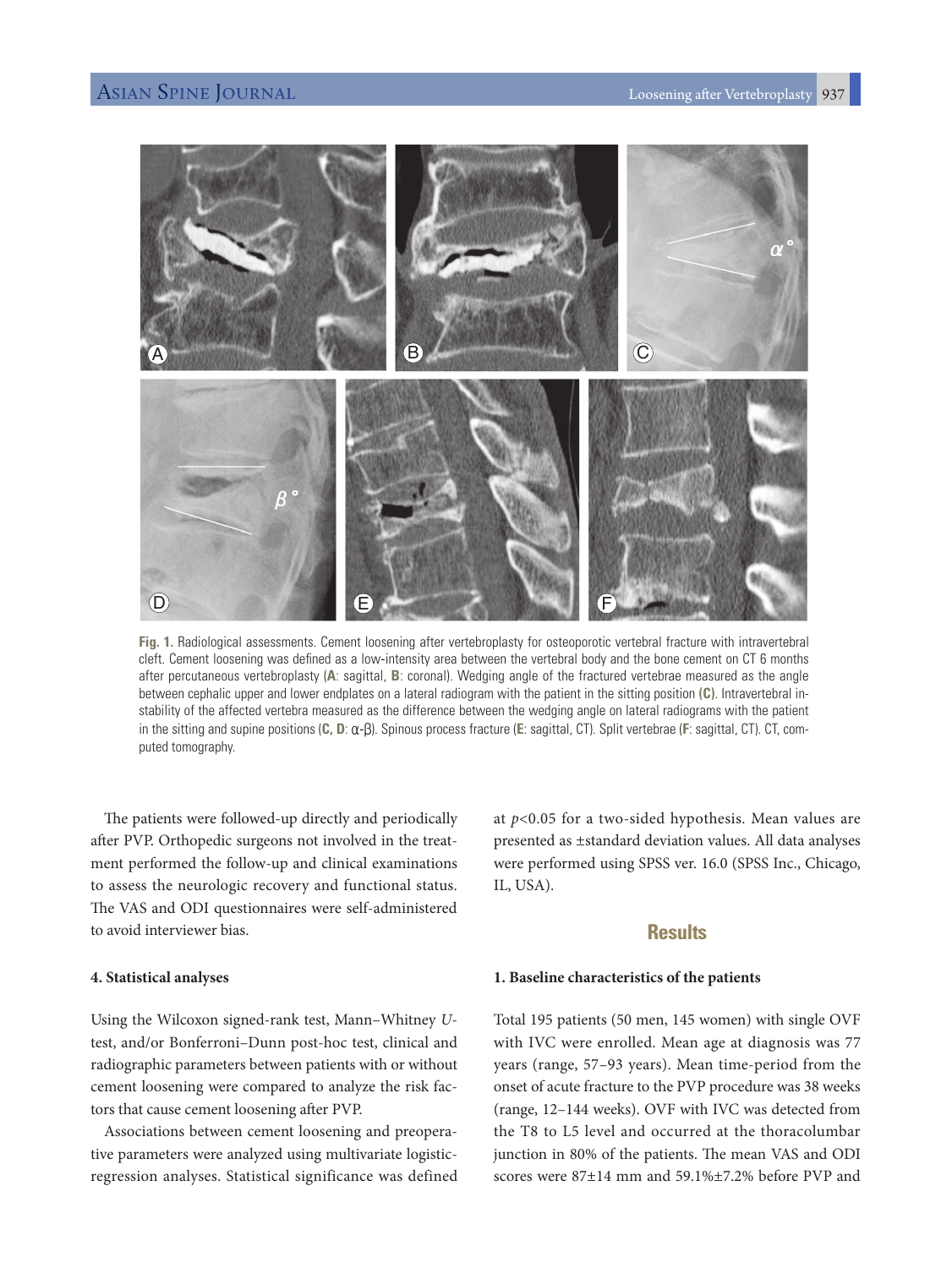31±3 mm and 37.0%±5.1% at 6 months after PVP, respectively (Fig. 2).

### **2. Assessment of preoperative parameters**

Of the 195 patients with OVF, 41 (20.5%) had spinous process fracture, 13 (6.7%) had Parkinson's disease, 21 (10.8%) had a split vertebra, 18 (9.2%) had ankylosing spinal hyperostosis, and 29 (14.9%) had an adjacent intervertebral vacuum. Forty-nine patients (25%) exhibited cement loosening 6 months after PVP. Five patients underwent additional instrumented surgery because of pain and/or motor involvement. Six months after PVP, the mean VAS in the patients with and without cement loosening was 50±25 mm and 26±27 mm, respectively (Table 1). Thus, the mean VAS was significantly higher in the patients with cement loosening than in those without  $(p<0.01)$ .



**Fig. 2.** Changes in the VAS **(A)** and ODI **(B)** scores. Total 195 patients with single osteoporotic vertebral fracture with intravertebral cleft were analyzed. The mean VAS and modified ODI scores were significantly lower at 6 months after PVP than those before PVP (A: VAS, B: ODI). VAS, Visual Analog Scale; ODI, Oswestry Disability Index; PVP, percutaneous vertebroplasty; Preop., preoperative; Postop., postoperative.

| Table 1. Mean Visual Analog Scale scores in patients with and without cement loosening |  |  |  |  |
|----------------------------------------------------------------------------------------|--|--|--|--|
|                                                                                        |  |  |  |  |
|                                                                                        |  |  |  |  |

|                          | /Loosening (+) | Loosening (-) | <i>p-</i> value |
|--------------------------|----------------|---------------|-----------------|
| Visual Analog Scale (mm) | $50 + 25$      | $76+77$       |                 |

Values are presented as mean±standard deviation.

|  | Table 2. Preoperative parameters in patients with and without cement loosening |  |  |  |  |  |  |  |  |
|--|--------------------------------------------------------------------------------|--|--|--|--|--|--|--|--|
|--|--------------------------------------------------------------------------------|--|--|--|--|--|--|--|--|

| Preoperative parameters        | Loosening $(+)$ | Loosening (-) | $p$ -value |
|--------------------------------|-----------------|---------------|------------|
| Mean age (yr)                  | 76.8            | 77.3          | 0.240      |
| Women                          | 39(73.3)        | 107(77.6)     | 0.672      |
| Wedging angle $(°)$            | 36.3            | 25.9          | 0.980      |
| Intravertebral instability (°) | 6.6             | 9.8           | < 0.05     |
| Parkinson's disease            | 2(1.9)          | 11(28.9)      | < 0.01     |
| Spinous process fracture       | 21(14.4)        | 20(40.8)      | < 0.01     |
| Ankylosing spinal hyperostosis | 12(8.2)         | 6(12.2)       | 0.337      |
| Split vertebrae                | 5(3.4)          | 16(32.7)      | < 0.01     |
| Adjacent intervertebral vacuum | 15(10.3)        | 14 (28.6)     | < 0.05     |

Values are presented as number (%).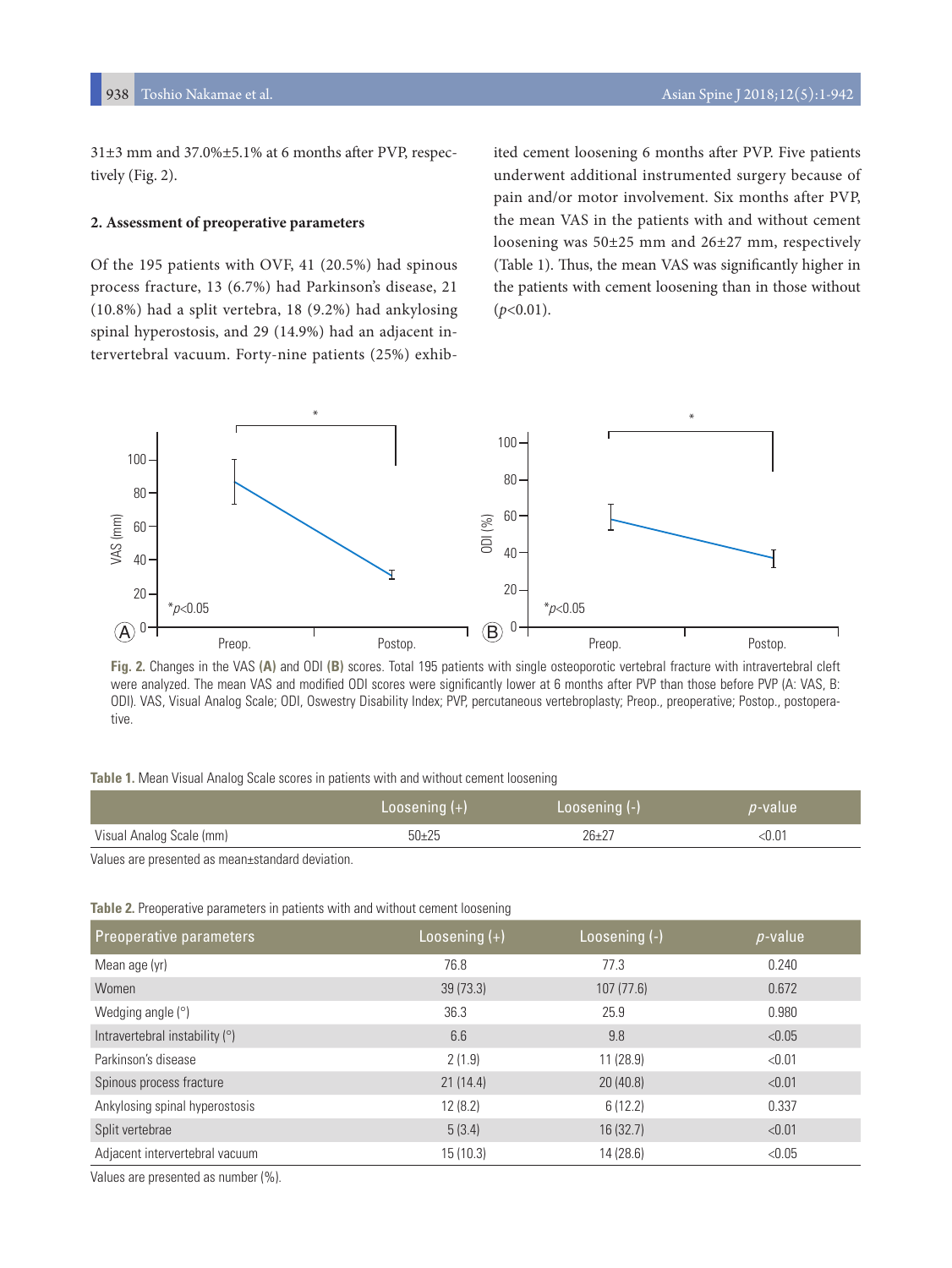# Asian Spine Journal Loosening after Vertebroplasty 939

### **Table 3.** Factors related to cement loosening

| Independent variable           | Odds ratio (95% confidence interval) | $p$ -value |
|--------------------------------|--------------------------------------|------------|
| Intravertebral instability     | $1.20(1.04 - 1.40)$                  | < 0.05     |
| Parkinson's disease            | 54.31 (4.47-659.53)                  | < 0.01     |
| Spinous process fracture       | 7.11 (1.65-30.60)                    | < 0.01     |
| Ankylosing spinal hyperostosis | $3.84(0.48 - 30.76)$                 | 0.205      |
| Split vertebrae                | 11.59 (1.64-82.02)                   | < 0.05     |
| Adjacent intervertebral vacuum | $1.54(0.30 - 7.96)$                  | 0.606      |

Dependent variable: cement loosening; independent variables: intravertebral instability Parkinson's disease, spinous process fracture, ankylosing spinal hyperostosis, split vertebrae, and adjacent intervertebral vacuum.

# **3. Analyses of the correlation between cement loosening and preoperative parameters**

Intravertebral instability was significantly higher (*p*<0.05) in patients with cement loosening, whereas Parkinson's disease (*p*<0.01), spinous process fracture (*p*<0.01), split vertebrae (*p*<0.01), and adjacent intervertebral vacuum  $(p<0.05)$  were significantly more common in the nonloosening group (Table 2). Multivariate logistic-regression analyses revealed significant association between cement loosening and Parkinson's disease (odds ratio [OR], 54.31; 95% confidence interval [CI], 4.47–659.53; *p*<0.01), split vertebrae (OR, 11.59; 95% CI, 1.64–82.02; *p*<0.05), spinous process fracture (OR, 7.11; 95% CI, 1.65–30.60; *p*<0.01), and intravertebral instability (OR, 1.20; 95% CI, 1.04–1.40; *p*<0.05) (Table 3).

# **Discussion**

We investigated the clinical and radiographic outcomes of PVP for single-level OVF with IVC. Patients with cement loosening after PVP experienced worse back pain than those without cement loosening did. Our results indicated that cement loosening was associated with preoperative intravertebral instability, Parkinson's disease, spinous process fracture, and split vertebrae.

OVF is becoming an increasingly significant global socio-economic problem owing to the rapid growth of population. The presence of IVC reportedly leads to prolonged back pain [2-4]. PVP is reportedly useful for pain relief in the treatment of OVF with IVC [6-10]. However, few studies have assessed the factors that may influence the outcomes of PVP [15-17,20,21]. Extensive anterior vertebral height restoration, solid lump filling cement,

multiple symptomatic vertebrae, American Society of Anesthesiologists status 1, presence of signal changes on MRI, vertebral body collapse to <70%, and small IVC have been suggested as factors that may lead to poor outcomes [13,15,20,21]. However, the precise factors that influence the outcomes after vertebroplasty for OVF remain controversial. Our results indicated that high intravertebral instability, Parkinson's disease, spinous process fracture, and split vertebrae are the risk factors for predicting intravertebral cement loosening after PVP for OVF with IVC.

Some previous studies have reported that greater height restoration is a risk factor for re-fracture of the cemented vertebrae [20,21]. Lin et al. [21] reported that re-fracture of the cemented vertebrae after vertebroplasty occurred in 63% of all osteoporotic patients and that significant anterior vertebral height restoration increased the risk of subsequent fractures in the cemented vertebrae. Vertebroplasty may lead to load shift to the anterior, thus causing re-fracture of the cemented vertebrae. In the PVP procedure, the decision regarding the restoration of the affected vertebrae is made when the patient is in the prone position during surgery. Consequently, vertebral height restoration is strongly correlated with preoperative intravertebral instability of the fractured vertebrae. Intravertebral instability reportedly reflects clinical symptoms [3,4]. In our study, large intravertebral instability was one of the risk factors for intravertebral cement loosening after PVP. Therefore, it is important to precisely evaluate preoperative intravertebral instability before PVP.

Genever et al. [22] reported that the risk of bone fracture was considerably high in patients with Parkinson's disease than in those with other medical conditions. When a spinal fracture occurs in patients with Parkinson's disease, surgical treatment is challenging because such pa-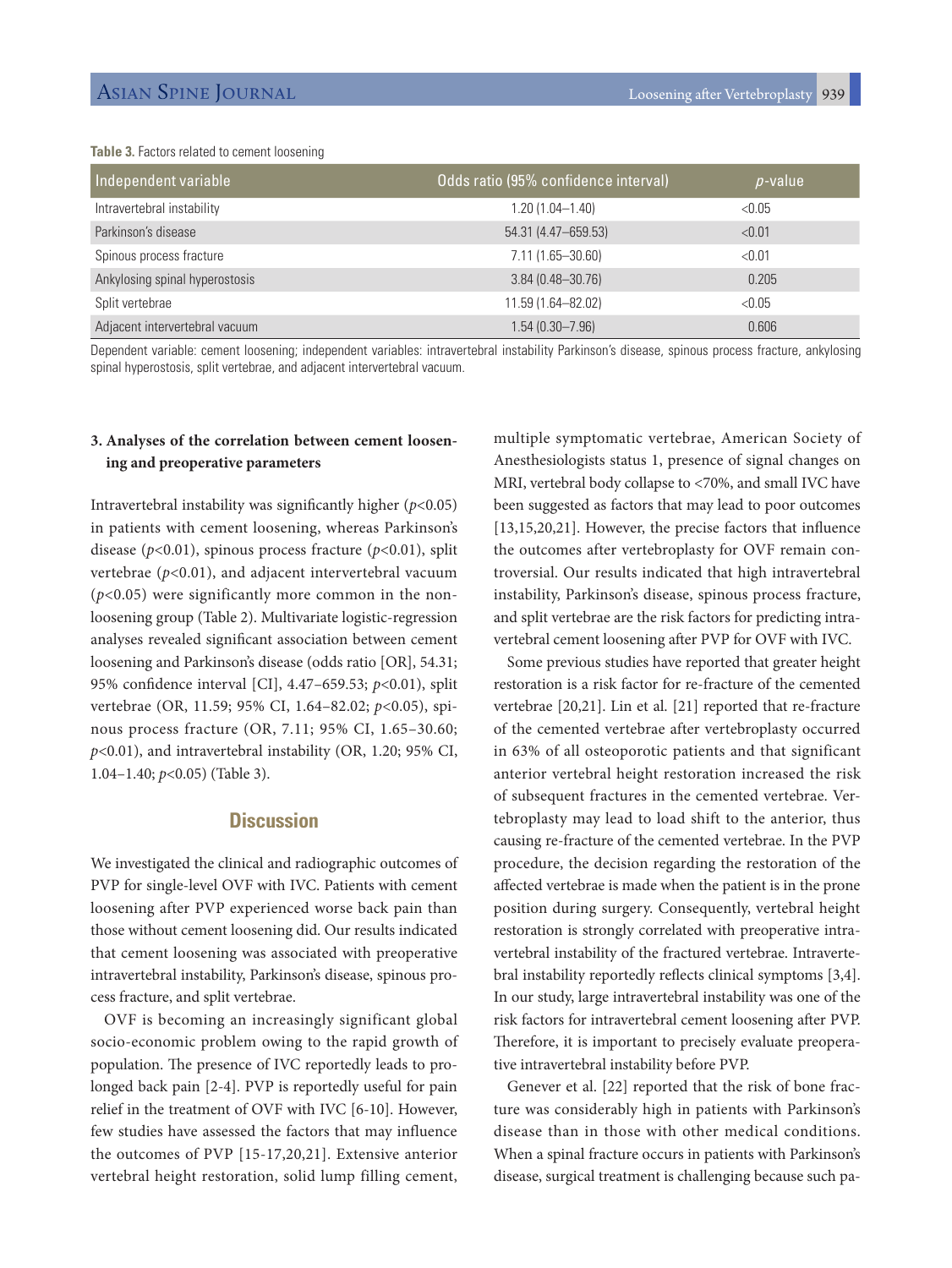tients have poor bone quality and several comorbidities, which lead to a high complication rate [23-25]. The surgical procedure for OVF in patients with Parkinson's disease needs rigid long fusion with instrumentation [26-28]. Babat et al. [23] reported the requirement of revision surgery in 12 of the 14 patients with spinal surgery complicated by Parkinson's disease and concluded that the increased risk is attributable to persistent kyphosis or instability at the operated or adjacent vertebral levels. Few studies have examined PVP for treating vertebral fractures associated with Parkinson's disease. Our data indicated that patients with OVF and Parkinson's disease tend to experience intravertebral cement loosening after PVP, thereby warranting careful postoperative management.

Generally, vertebral fractures associated with the involvement of posterior elements, such as a spinous process fracture, are more unstable, and may also require surgical instrumentation [29]. To our knowledge, to date, only one study has assessed the presence of spinous process fractures in elderly patients with osteoporotic vertebral body fractures using MRI or CT and reported a prevalence of 3.5% in these patients [30]. In the current study, 20.5% of the patients had spinous process fractures. This difference in prevalence may be attributable to the fact that the former study included patients with acute vertebral fractures, and majority of these patients heal without ongoing symptoms. Contrarily, our study included patients with painful chronic vertebral pseudoarthrosis. It is possible that the nonunion of the vertebral body fracture may lead to an insufficiency-type fracture of the spinous process. Another possibility is that OVF with spinous process fractures may lead to pseudoarthrosis. Here, spinous process fracture was one of the main risk factors for cement loosening after PVP. OVF patients with spinous process fractures may show greater instability, and PVP alone could not maintain the posterior column stability. Therefore, although the presence of spinous process fractures in OVF has not received much attention thus far, our findings indicate that it may represent a prognostically important factor that should be considered during treatment planning.

There are certain limitations to the present study. First, not all patients with cement loosening may experience pain and dysfunction; in fact, some patients exhibited cement loosening without any pain. Second, there is a lack of evidence-based longitudinal studies and long-term follow-up data. Third, we did not evaluate factors other

than age, sex, wedging angle, intravertebral instability, Parkinson's disease, spinous process fracture, ankylosing spinal hyperostosis, split vertebrae, and adjacent intervertebral vacuum.

# **Conclusions**

The findings of this study indicate that high preoperative intravertebral instability, Parkinson's disease, spinous process fracture, and split vertebrae are associated with intravertebral cement loosening after PVP for OVF with IVC. Moreover, patients with cement loosening had worse back pain than those without cement loosening did.

# **Conflict of Interest**

No potential conflict of interest relevant to this article was reported.

### **Acknowledgments**

We thank Maki Miyaki, DVM, PhD, for her helpful assistance with the statistical analysis.

# **Author Contributions**

Toshio Nakamae wrote and prepared the manuscript, and all of the authors participated in the study design. All authors have read, reviewed, and approved the article.

# **References**

- 1. Suzuki N, Ogikubo O, Hansson T. The course of the acute vertebral body fragility fracture: its effect on pain, disability and quality of life during 12 months. Eur Spine J 2008;17:1380-90.
- 2. Lane JI, Maus TP, Wald JT, Thielen KR, Bobra S, Luetmer PH. Intravertebral clefts opacified during vertebroplasty: pathogenesis, technical implications, and prognostic significance. AJNR Am J Neuroradiol 2002;23:1642-6.
- 3. Kawaguchi S, Horigome K, Yajima H, et al. Symptomatic relevance of intravertebral cleft in patients with osteoporotic vertebral fracture. J Neurosurg Spine 2010;13:267-75.
- 4. Nakamae T, Fujimoto Y, Yamada K, et al. Relationship between clinical symptoms of osteoporotic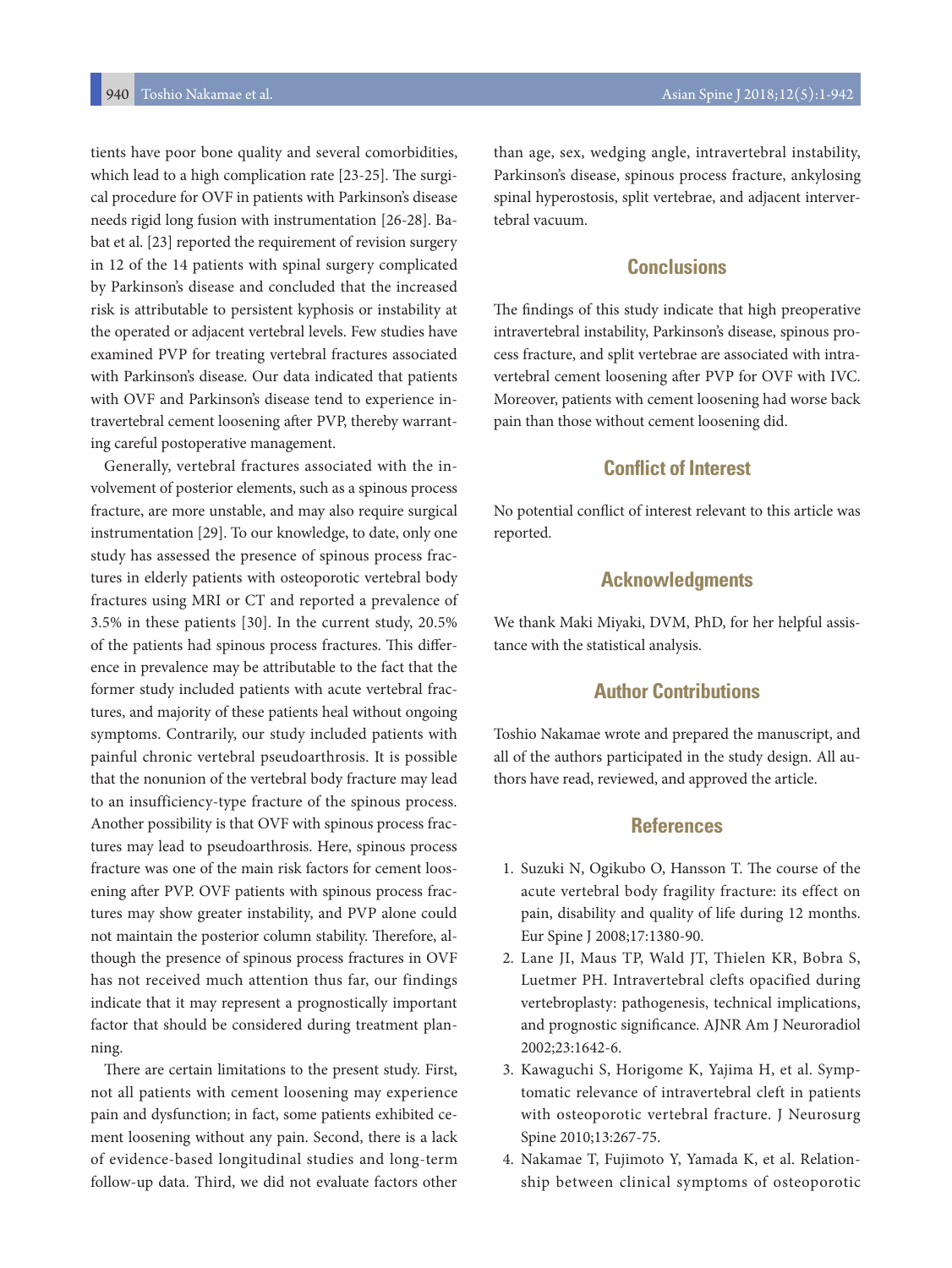# Asian Spine Journal Loosening after Vertebroplasty 941

vertebral fracture with intravertebral cleft and radiographic findings. J Orthop Sci 2017;22:201-6.

- 5. McKiernan F, Jensen R, Faciszewski T. The dynamic mobility of vertebral compression fractures. J Bone Miner Res 2003;18:24-9.
- 6. Jang JS, Kim DY, Lee SH. Efficacy of percutaneous vertebroplasty in the treatment of intravertebral pseudarthrosis associated with noninfected avascular necrosis of the vertebral body. Spine (Phila Pa 1976) 2003;28:1588-92.
- 7. Deramond H, Depriester C, Galibert P, Le Gars D. Percutaneous vertebroplasty with polymethylmethacrylate: technique, indications, and results. Radiol Clin North Am 1998;36:533-46.
- 8. Kim DY, Lee SH, Jang JS, Chung SK, Lee HY. Intravertebral vacuum phenomenon in osteoporotic compression fracture: report of 67 cases with quantitative evaluation of intravertebral instability. J Neurosurg 2004;100(1 Suppl Spine):24-31.
- 9. Nakamae T, Fujimoto Y, Yamada K, Hashimoto T, Olmarker K. Efficacy of percutaneous vertebroplasty in the treatment of osteoporotic vertebral compression fractures with intravertebral cleft. Open Orthop J 2015;9:107-13.
- 10. Nakamae T, Fujimoto Y, Yamada K, Takata H, Shimbo T, Tsuchida Y. Percutaneous vertebroplasty for osteoporotic vertebral compression fracture with intravertebral cleft associated with delayed neurologic deficit. Eur Spine J 2013;22:1624-32.
- 11. Levine SA, Perin LA, Hayes D, Hayes WS. An evidence-based evaluation of percutaneous vertebroplasty. Manag Care 2000;9:56-60,63.
- 12. Ha KY, Kim KW, Kim YH, Oh IS, Park SW. Revision surgery after vertebroplasty or kyphoplasty. Clin Orthop Surg 2010;2:203-8.
- 13. Alvarez L, Perez-Higueras A, Granizo JJ, de Miguel I, Quinones D, Rossi RE. Predictors of outcomes of percutaneous vertebroplasty for osteoporotic vertebral fractures. Spine (Phila Pa 1976) 2005;30:87-92.
- 14. Ha KY, Kim YH, Chang DG, Son IN, Kim KW, Kim SE. Causes of late revision surgery after bone cement augmentation in osteoporotic vertebral compression fractures. Asian Spine J 2013;7:294-300.
- 15. Hirakawa M, Kobayashi N, Ishiyama M, et al. Radiological findings as favorable predictors of pain relief in patients with osteoporotic compression fractures after percutaneous vertebroplasty: a retrospective

study of 156 cases. Jpn J Radiol 2012;30:407-14.

- 16. Maynard AS, Jensen ME, Schweickert PA, Marx WF, Short JG, Kallmes DF. Value of bone scan imaging in predicting pain relief from percutaneous vertebroplasty in osteoporotic vertebral fractures. AJNR Am J Neuroradiol 2000;21:1807-12.
- 17. Kaufmann TJ, Jensen ME, Schweickert PA, Marx WF, Kallmes DF. Age of fracture and clinical outcomes of percutaneous vertebroplasty. AJNR Am J Neuroradiol 2001;22:1860-3.
- 18. Fairbank JC, Pynsent PB. The Oswestry Disability Index. Spine (Phila Pa 1976) 2000;25:2940-52.
- 19. Fairbank JC, Couper J, Davies JB, O'Brien JP. The Oswestry low back pain disability questionnaire. Physiotherapy 1980;66:271-3.
- 20. Chen LH, Hsieh MK, Liao JC, et al. Repeated percutaneous vertebroplasty for refracture of cemented vertebrae. Arch Orthop Trauma Surg 2011;131:927- 33.
- 21. Lin WC, Lee YC, Lee CH, et al. Refractures in cemented vertebrae after percutaneous vertebroplasty: a retrospective analysis. Eur Spine J 2008;17:592-9.
- 22. Genever RW, Downes TW, Medcalf P. Fracture rates in Parkinson's disease compared with age- and gender-matched controls: a retrospective cohort study. Age Ageing 2005;34:21-4.
- 23. Babat LB, McLain RF, Bingaman W, Kalfas I, Young P, Rufo-Smith C. Spinal surgery in patients with Parkinson's disease: construct failure and progressive deformity. Spine (Phila Pa 1976) 2004;29:2006-12.
- 24. Koller H, Acosta F, Zenner J, et al. Spinal surgery in patients with Parkinson's disease: experiences with the challenges posed by sagittal imbalance and the Parkinson's spine. Eur Spine J 2010;19:1785-94.
- 25. Moon SH, Lee HM, Chun HJ, et al. Surgical outcome of lumbar fusion surgery in patients with Parkinson disease. J Spinal Disord Tech 2012;25:351-5.
- 26. Kawaguchi Y, Nakano M, Seki S, et al. Surgical treatment of lumbar vertebral collapse in a patient with Parkinson's disease: a case report. Eur J Orthop Surg Traumatol 2013;23 Suppl 2:S165-70.
- 27. Aoki Y, Nakajima A, Sakakibara R, Ohtori S, Takahashi K, Nakagawa K. Pathologic thoracic spine fracture in presence of Parkinson's disease and diffuse ankylosis: successful management of a challenging condition. BMC Musculoskelet Disord 2013;14:61.
- 28. Nakashima H, Yukawa Y, Ito K, Horie Y, Machino